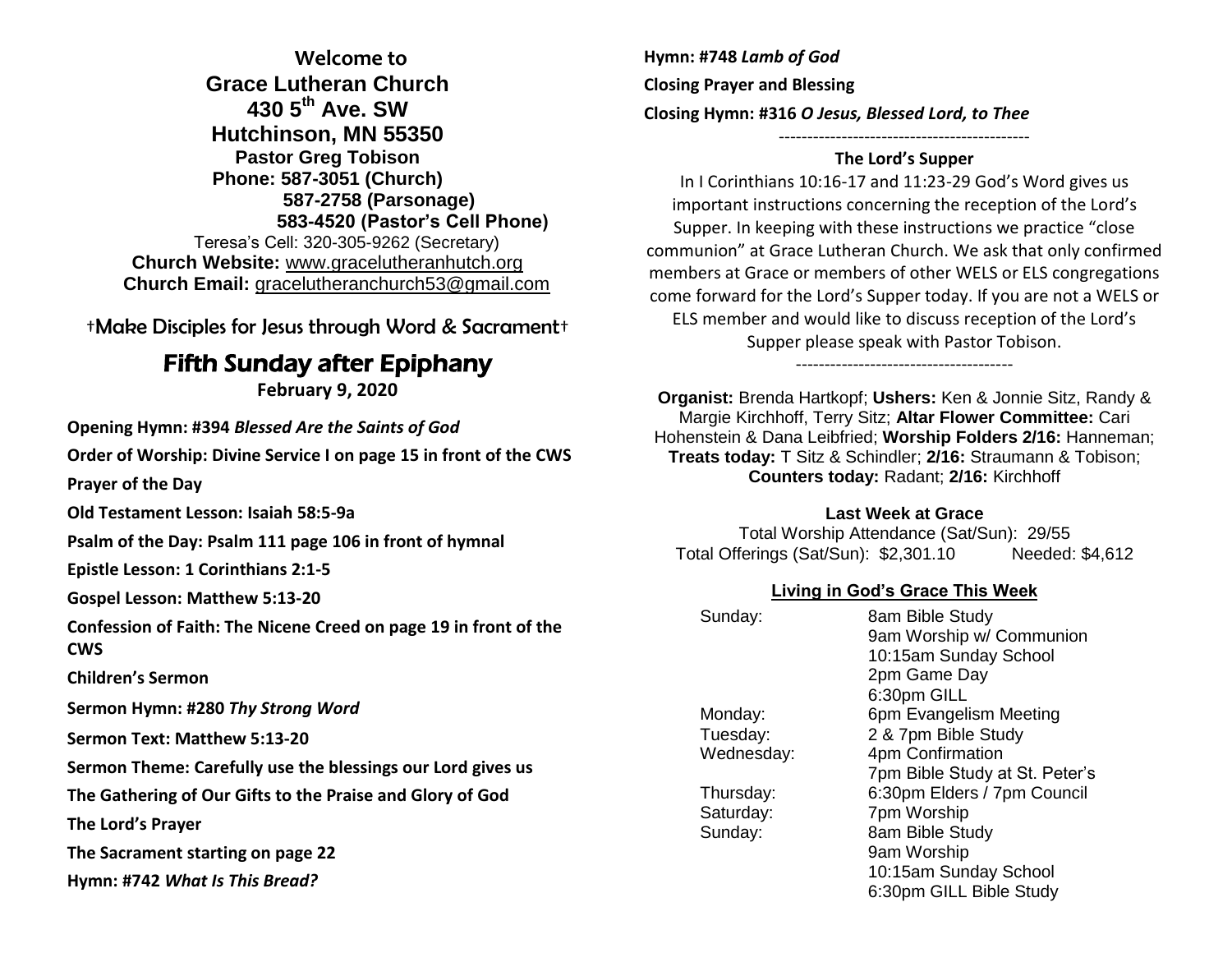### The new **Forward in Christ** are available on the table in the narthex.

**Today** we will be having a **Fellowship/Game Day** at 2pm. Please bring an appetizer or snack and a game if you have a favorite. Decks of cards will be available. **All are invited to attend!**

**Ash Wednesday** is February 26. There will be a pancake supper served by the Women's Circle at 5:30pm. Worship with Communion will begin at 7pm.

**St. Peter's** is holding **Bible Study** On Wednesday, February 12 at 7pm. It's a three week study on: *What would you like to ask God?*

**Pastor Lindhorst from Great Plains** will be here the weekend of February 22 & 23. We will have a door offering for the school.

If anyone is interested in participating in **Reality Easter**, please speak to Pastor Tobison. There are non-speaking parts.

Friday, February 21: **Play at Martin Luther College** at 7pm See bulletin board for description – There is a sign-up sheet on the table in the narthex if you would like to attend. **Please sign up by February 16** so reservations can be made at The Kaiserhoff.

## **Save the Date:**

March 12 & 13: Movie nights at Grace at 7pm *Unplanned*

April 17-25: TBD – Play at Bethany Lutheran College *Treasure Island*

May 22: Tour of St. John's College & St. John's Bible More info to come

August: St. Paul Saints game (possible date Aug. 30)

Immanuel Lutheran School: 320-587-4858 Brian Gephart, Principal: 269-932-5117 Ryan Bushman, President: 320-583-2801 Tim Utsch, Vice President: 320-232-3384